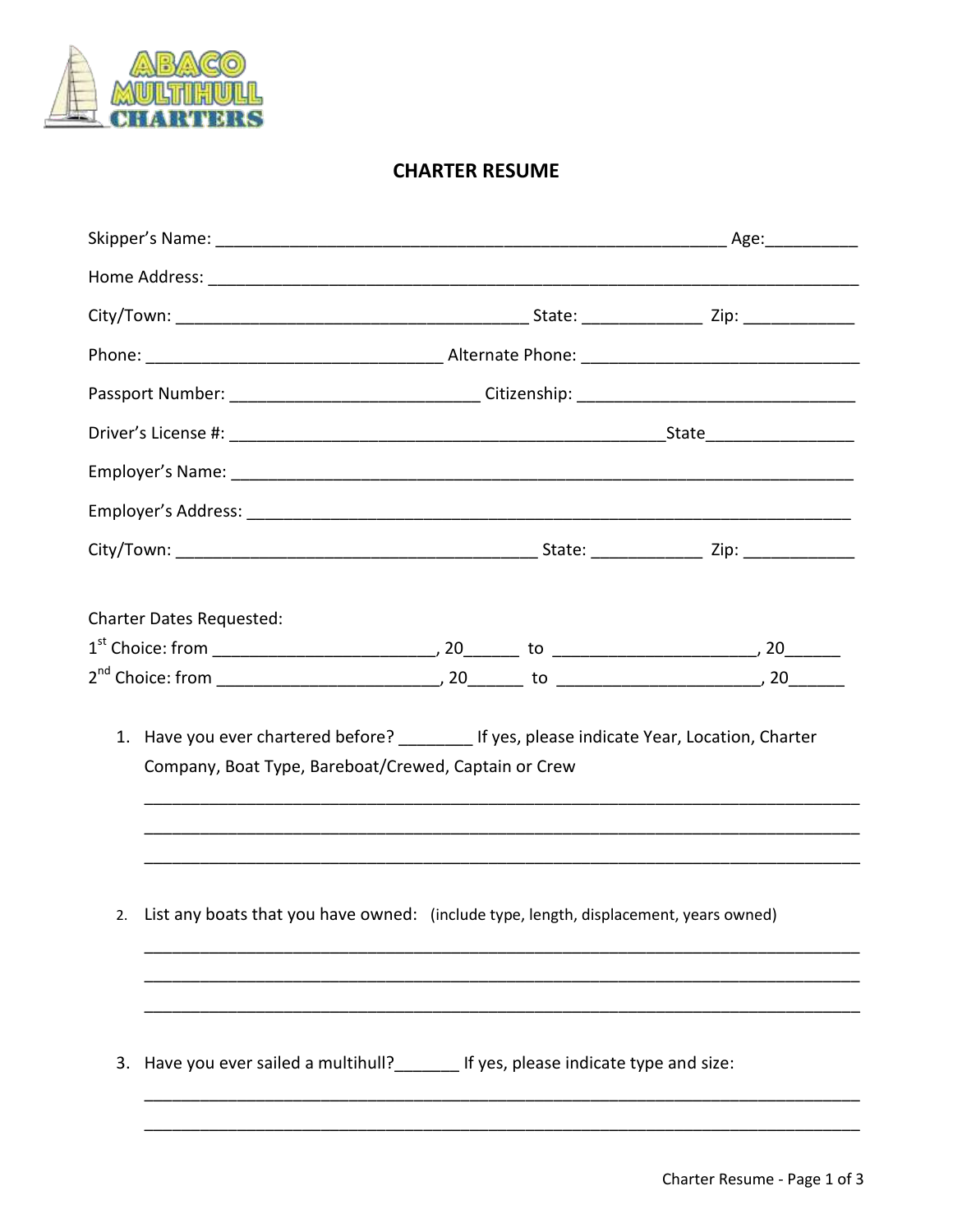| 4. Have you ever taken sailing lessons? Have you ever attended power squadron<br>courses? ___________ Do you have ASA, CYA, RYA or a professional certification?_________ |
|---------------------------------------------------------------------------------------------------------------------------------------------------------------------------|
| 5. How many years have you been sailing? ___________                                                                                                                      |
|                                                                                                                                                                           |
| 7. Have you ever sailed in the Caribbean Islands? ________ If yes, which?                                                                                                 |
| 8. Please describe any long distance or offshore sailing experience:                                                                                                      |
|                                                                                                                                                                           |
| 9. Are you familiar with piloting (coastal navigation with use of charts, compass, parallel rulers<br>and on board electronics)?______ If yes, please describe your       |
| 10. List any piloting/navigation course(s) which you have successfully completed:                                                                                         |
| 11. Crew list: (Please list all members of your charter party, including name, age, address, and years of<br>experience)                                                  |
|                                                                                                                                                                           |